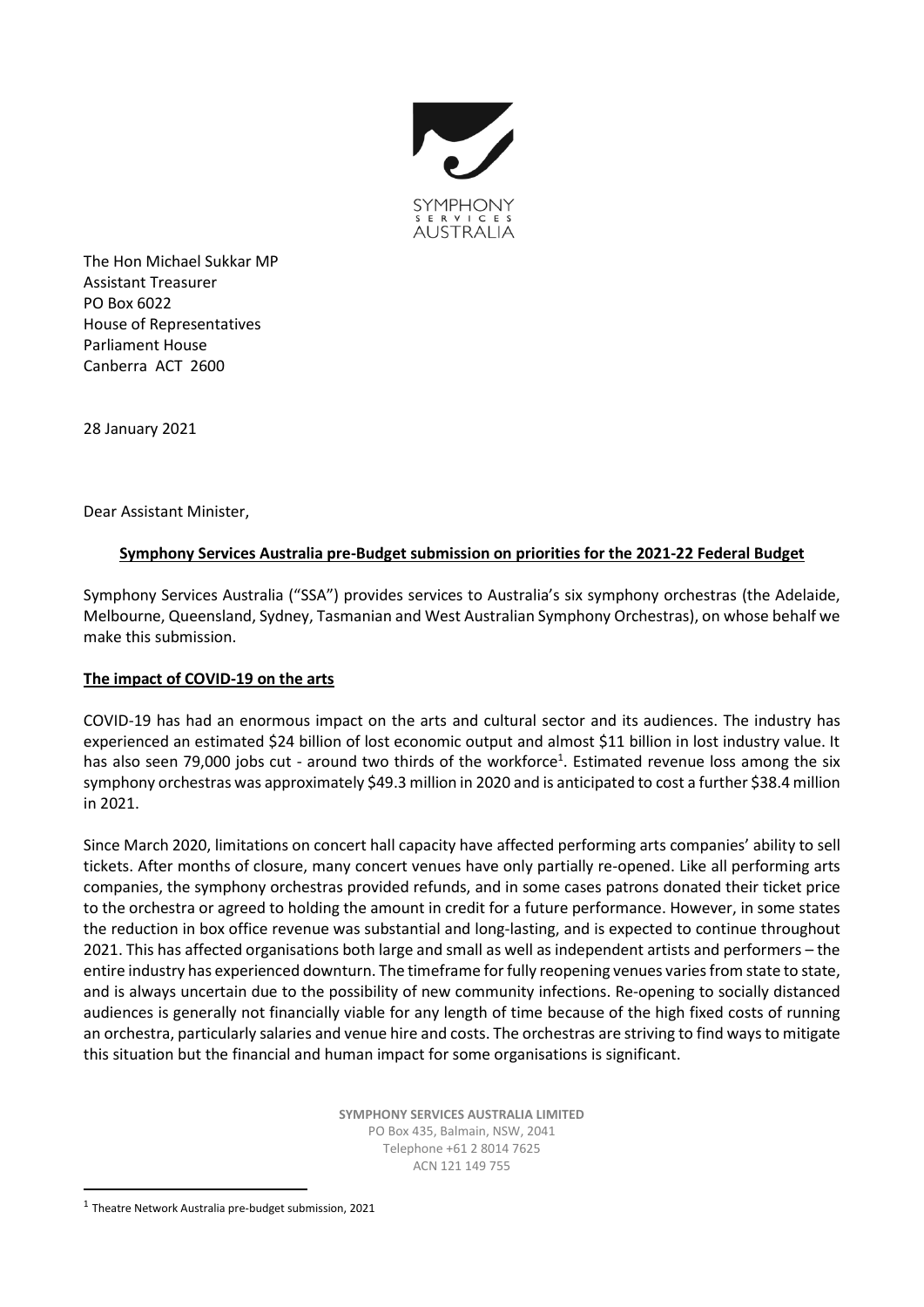A further financial impact from COVID-19 will be felt by the sector as philanthropists and corporate sponsors are impacted by the financial consequences of the crisis. Development funding derived by the orchestras from these sources averages 13% but is as high as 20% in some cases. Philanthropy is a vital part of the earned income that sustains these companies and allows them to be less reliant on Government subsidies. The orchestras have worked hard to increase earned income and reduce reliance on grants but as donors are pressured, industries that once sponsored arts organisations (such as the travel industry) struggle and tourist numbers dwindle, the situation has become more difficult in some states.

#### **Recommendations**

SSA supports submissions made on behalf of the performing arts sector by Live Performance Australia, APRA/AMCOS, BlakDance, Performing Arts Connections, Regional Arts Australia, Ausdance and Theatre Network Australia.

We draw your attention to the following urgent budget-related requests which are specific to COVID-19 and will benefit those companies and individuals in the arts sector that have been impacted by the pandemic. These recommendations were initially put forward in October 2020 in response to the Parliamentary Inquiry into Australia's Creative and Cultural Industries and Institutions:

- 1. **Extend JobKeeper** beyond March 2021 for those arts and cultural businesses that can demonstrate ongoing impact from COVID-19. Guarantee a **six month phase out period** for JobKeeper as productions/events reactivate, allowing the industry to move to increased operational capacity.
- 2. In partnership with the industry, establish a \$**100-\$500m Live Entertainment Business Interruption Fund** (BIF) to increase industry confidence to re-activate live events. Further detail about this recommendation is contained in the submission by Live Performance Australia.
- 3. **Extend the current Restart Investment to Sustain and Expand (RISE) Fund** which was designed to support the reactivation of the arts and entertainment sector. This program has not yet had sufficient time to demonstrate its success or fully support the industry to revitalise.

We also continue to request consideration of the following recommendations which will benefit the arts and cultural sector:

- 4. Provide **\$25m per year for four years** to address the Australia Council for the Arts' capacity to invest in four-year funded performing arts organisations, project initiatives including major new works and to facilitate the establishment of new entrants into the National Performing Arts Partnership Framework.
- 5. Create a **Reserves Incentive scheme** for Government to match funds raised by arts organisations towards their reserves or endowments.
- 6. Provide **\$10m per annum** to support creative opportunities in regional Australia (ie maintain the current investment in this area).
- 7. In response to the recent national touring sector scan undertaken by the Australia Council for the Arts, **increase funding to the Playing Australia fund to \$10.8m per annum** to address the structural and operational issues associated with the program and increase its impact. Further detail about this recommendation is contained in the submission by Regional Arts Australia.
- **8.** First Nations Arts and Culture is of great importance. We continue support the industry recommendation to invest in the development of a **National Indigenous Arts and Cultural Authority** (estimated development costs over four years **\$4.5m**.) We also support the call for **\$20m per annum to be directed to First Nations arts organisations and independent artists** through a dedicated investment through the Australia Council for the Arts. Further detail about this recommendation is contained in submissions from BlakDance and other Indigenous peak performing arts bodies, as well as Theatre Network Australia.